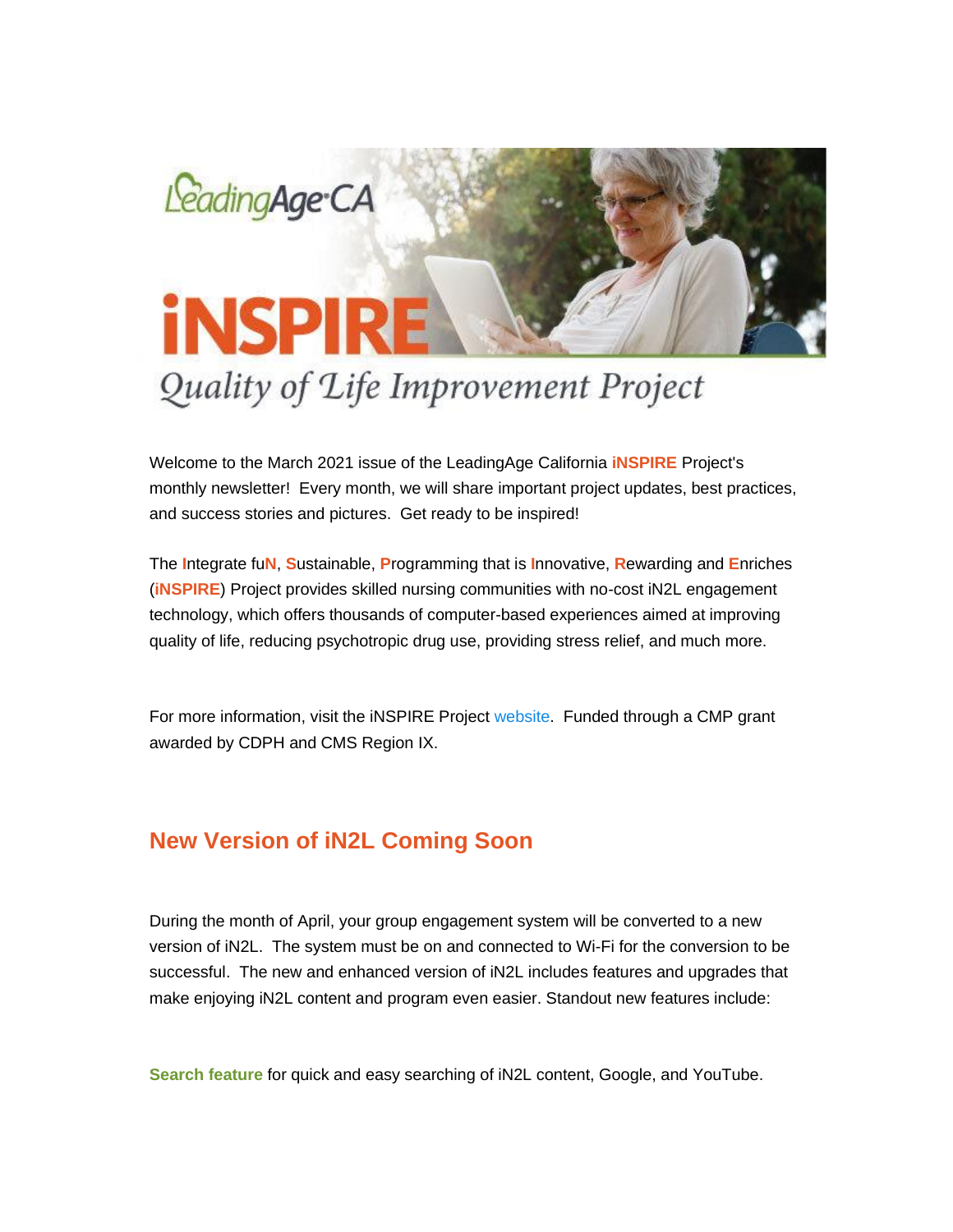## **iN2L Search Feature**





How you can search for any specific key term and it will generate and populate any content related to that term, making it easy for you to locate a particular program without memorizing the exact pathway.

**New home page** that includes easier navigation, with content organized under simple action words like Watch, Listen, Play, and Worship to help you quickly access desired programming choices. Would you like to help your residents watch something? Just tap the Watch button to see the options. It's that simple!

### iN2L Home- Providing over 4,000 engaging & stimulating programs that meet your residents at their current aging state, both physically and cognitively!





Listen- Audio based programs

 $\,$  5  $\,$ 

Watch-Visual based programs Relax- Calming, relaxing and sensory based programs

Play- Interactive games and trivia to play and engage

Travel- Safely & Virtually travel the world through guided tours and the full-on travel experience

Reminisce - Jog the memory based on past interests and hobbies

Learn- Opportunity to educate and learn on specific topics

Worship-Providing spiritual comfort and peace through sermons, devotions, hymns, live mass and rosary

Exercise-Physical and Cognitive exercises Therapy- Programs for each discipline & ideas for PDPM

For Staff-iN2L Training resources, activities programming/planning, ongoing education and in-service opportunities, Internet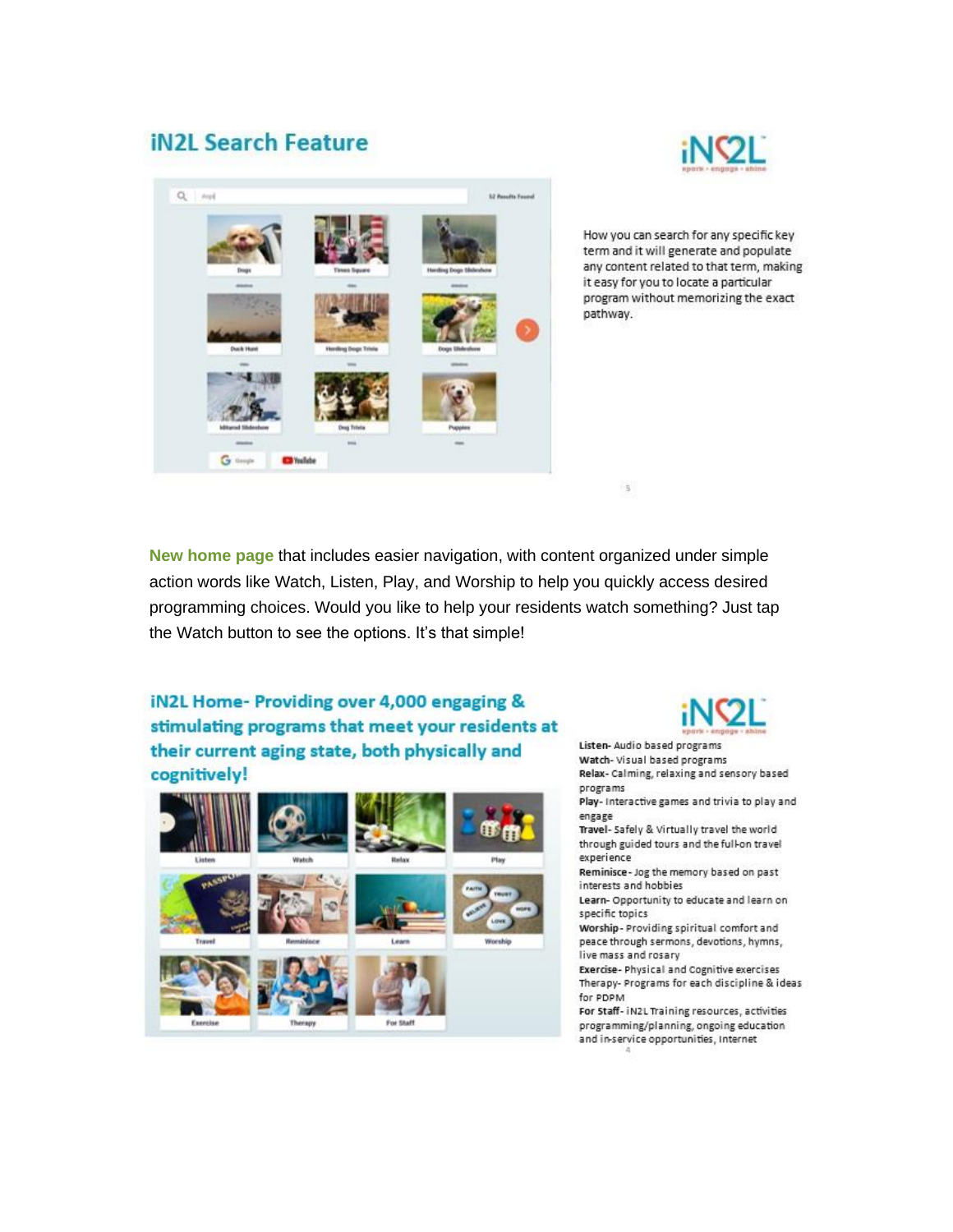**Quick Start** access so all staff (even those who haven't had iN2L training) and even volunteers can find content at their fingertips.

**Idea Board** with recommendations for content you might not have tried, full of ideas from iN2L's content team to help expand your programming.

If you have questions, please [email](mailto:chocson@in2l.com) your CA iNSPIRE Customer Success Manager, Carmeli Hocson or call (303) 806-0797 ext. 180.

### **Remembering Residents Lost to COVID-19**

For over a year, the COVID-19 pandemic has upended nearly every facet of daily life. Many have lost friends, family members, and loved ones to the virus. To memorialize residents lost over the past year, Lone Tree Post Acute in Antioch is planning a special event.

Activity Director Rosemarie Angeles reached out to the in-house Chaplain requesting a live virtual vigil for residents, staff, and family members using a video chat app on the iN2L group engagement system and tablets. Everyone will be invited to share cherished memories of residents who passed away, followed by a short hallway procession.

The procession will be accompanied by hymns and prayers. They will be played on the battery pack-powered group engagement system which will be wheeled from room to room. The procession will end in the dining area with snacks and a wall of remembrance, where staff and residents can leave handwritten notes for those who have passed.

Still in its early planning stages, Rosemarie knows how meaningful this event will be for everyone at Lone Tree Post Acute. For her, it's personal. Her mother, a long-term resident at the community, passed away on January 7, 2021.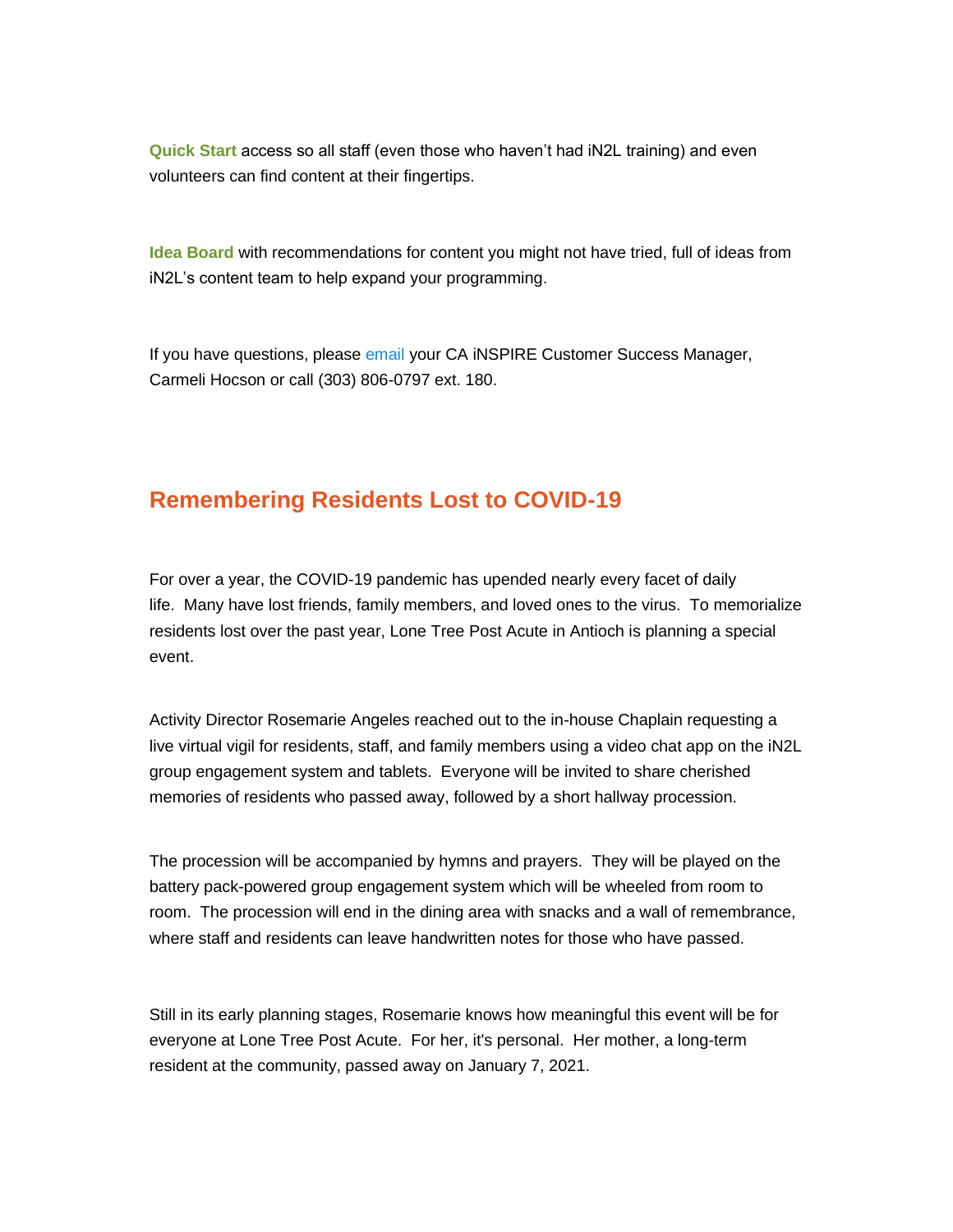# **iN2L Is Out of This World!**

#### **Cayla Johnson**

**Life Enrichment Specialist, Villa Gardens Health Center**



"This picture is of a resident who used to be an engineer for JPL (Jet Propulsion Laboratory), so I put on a live stream of the Mars landing for him to watch, which he had read about in the newspaper and was very excited about."

If you'd like to share a photo or story to be featured in this newsletter, click [here!](mailto:adavidson@leadingageca.org)

# **Coming Soon**

Don't forget to add these important dates to your calendar!

#### **iNSPIRE Project Best Practices Meeting: Multidisciplinary Involvement**

Wednesday, March 31

2:00 PM - 2:30 PM

Register [here!](https://nam11.safelinks.protection.outlook.com/?url=https%3A%2F%2Fu6486279.ct.sendgrid.net%2Fls%2Fclick%3Fupn%3DhxRT-2BaJEwPX7D4KE9buaoCchsGRNXq2qcKbO-2BVYpr58uBJTuc-2F9sl0g67G2YXp2rupT1g2NC2zESbTgcGArq-2B8tr1ND9T-2BAQZi-2BMv8nkves-3Db8-v_ynjBnrLOJw6JesCQaGcSU1U4FraFfNtAbtcdLdsaHlkBDiFVMUz2TmDV3khhnfdiNk2F-2BHi29Spr3KgAvp-2Bxk5fKwV1uOmS0gy7y1pyBYHwW5GqD308dVjuBxWSKNvqSeWCRzmeN-2BWmhWr4FeELnZcKOPZVZ1P8xEndGXRgyouHYIQZDVtyekf1jGRBLwWRqbl4-2B4RrdDpdRowTJHYOYe35gL463cd9KHym8l-2FYqWNGS2Jl5Cf2cJvEM-2FattvIKC69R1Ira1uX4pUE5hIdWadrX48Dx0dqICOqtHQBo60FPPhlpvBPlkjHiMs8sGyU07397Ly5TSdbAglrY34RqRpyBYZ7-2B2EpF-2FfqwGTfX-2FqOfKThF8h0Yd-2BYCLaCa6rAQcreIiaX8WaMF03TFT-2BLAxbmPWv-2B5uiVOO1BpeWIkTy0-2BymYWrp6PXq1lQbr0EmeBRu0GzEf8mROieRZQ-2BeQUL4Q-3D-3D&data=04%7C01%7Cadavidson%40leadingageca.org%7C30922bd661b74438b8db08d8e89c9c29%7C0d860a7502b14b43954fe1205876f72f%7C0%7C0%7C637515106642093519%7CUnknown%7CTWFpbGZsb3d8eyJWIjoiMC4wLjAwMDAiLCJQIjoiV2luMzIiLCJBTiI6Ik1haWwiLCJXVCI6Mn0%3D%7C1000&sdata=i5SSAOXLk8a5QWiVQq032BOLvHoiijNUq%2FOz63K92UU%3D&reserved=0)

Erin Rorar, grant program facilitator at Concordia at Sumner in Copley, Ohio, will share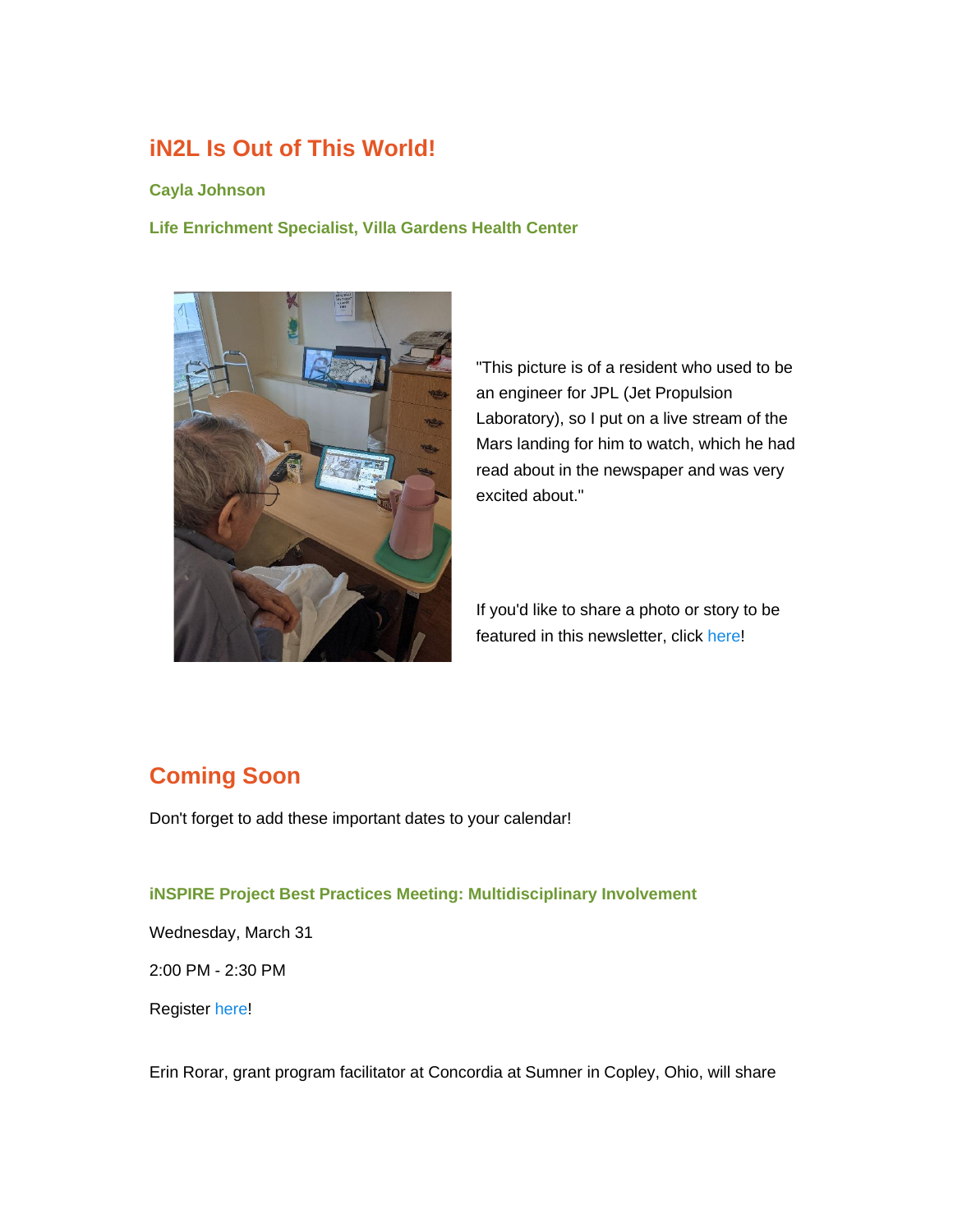her experience working with and involving a multidisciplinary team in the community's grant-funded iN2L program.

Attend this 30-minute best practices meeting to get your iNSPIRE Project questions answered. Your support team and your peers will be available to respond to your questions, offer solutions and best practices, as well as share a few tips and tricks. This is an optional and informal meeting designed to support you and the implementation and integration of the iN2L program in your community. These best practices meetings will be held monthly.

### **LeadingAge CA Connect:**

### **An iNSPIRE Project Online Forum**



Welcome to LeadingAge CA Connect: a social platform designed specifically for you. LeadingAge California launched this social media platform in hopes of giving iNSPIRE Project participants their very own spot on the web to interact, learn and connect with others. Your first LeadingAge CA Connect email message will arrive in your inbox in March!

Here are some of the features of LeadingAge CA Connect:

- Discussion Forums
- Email Notifications
- Ability to reply to posts via email
- Group Resources, News, Events, and Links
- Private Messages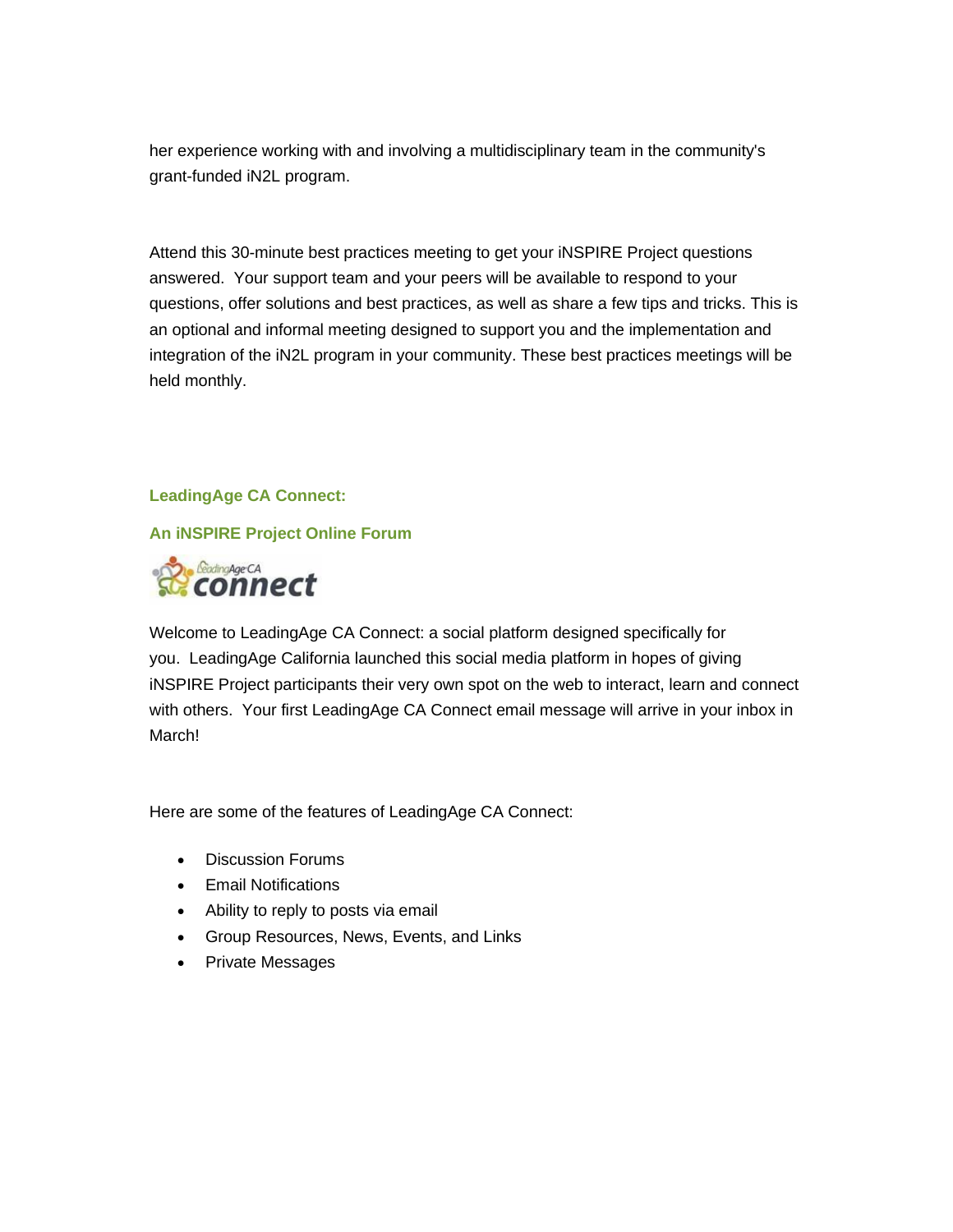**2021 - 2022 Quarterly Reporting Due Dates:**

**CASPER Report and Quality of Life (QOL) Surveys** March 19, 2021 June 18, 2021 September 17, 2021 December 17, 2021 March 18, 2022 June 17, 2022 September 16, 2022 December 16, 2022

Go to the iNSPIRE Project [website](https://nam11.safelinks.protection.outlook.com/?url=https%3A%2F%2Fu6486279.ct.sendgrid.net%2Fls%2Fclick%3Fupn%3DhxRT-2BaJEwPX7D4KE9buaoAg5Brfv2cN8A5e1JC-2BqxYPD-2BDP8Isd3kVAFaGTmYXsFIOf-2FulD4821JisBPAUKPeQ-3D-3Dri1o_ynjBnrLOJw6JesCQaGcSU1U4FraFfNtAbtcdLdsaHlkBDiFVMUz2TmDV3khhnfdiNk2F-2BHi29Spr3KgAvp-2Bxk5fKwV1uOmS0gy7y1pyBYHwW5GqD308dVjuBxWSKNvqSeWCRzmeN-2BWmhWr4FeELnZcKOPZVZ1P8xEndGXRgyouHYIQZDVtyekf1jGRBLwWRqbl4-2B4RrdDpdRowTJHYOYe35gL463cd9KHym8l-2FYqWNGS2Jl5Cf2cJvEM-2FattvIKC2nqMoVUIcRR-2FFajbDoIOW3HTvUQCSdR4qxVth-2FxY3RgJr7HJWMYsxEszAjXvssftAEFSPIdYXB10ImetGW9E2BJxPoBI4RYojpP7Ex1qnu-2BCTRCmALHq7Iim1TYLDF0C-2FXL5Lt4b82CJrDUWjtytbukHpTvXwH1ALE6p-2FsBCD3QOICNhVWr2ufvNfiV9a03OvIQGpJqYrfSQh4AK0kMBLg-3D-3D&data=04%7C01%7Cadavidson%40leadingageca.org%7C30922bd661b74438b8db08d8e89c9c29%7C0d860a7502b14b43954fe1205876f72f%7C0%7C0%7C637515106642093519%7CUnknown%7CTWFpbGZsb3d8eyJWIjoiMC4wLjAwMDAiLCJQIjoiV2luMzIiLCJBTiI6Ik1haWwiLCJXVCI6Mn0%3D%7C1000&sdata=h7Nfln5bjvT%2FuHE59SEB%2FJ8E0eNlLP%2FObueyBn7B2w4%3D&reserved=0) to download and print the Quarterly Reporting Due Dates form and add it to your program binder or tack it up on an office bulletin board.

The iNSPIRE Project supports a study including up to 30 residents in our 60 participating skilled nursing communities and includes an evaluation to determine changes over time. Your facility-level CASPER report and QOL surveys are important evaluation tools and your timely submission of both are greatly appreciated every quarter.

[LeadingAge California](https://nam11.safelinks.protection.outlook.com/?url=https%3A%2F%2Fu6486279.ct.sendgrid.net%2Fls%2Fclick%3Fupn%3DhxRT-2BaJEwPX7D4KE9buaoAg5Brfv2cN8A5e1JC-2BqxYPurxDFWtnY8E4UK4UNFOfob93c_ynjBnrLOJw6JesCQaGcSU1U4FraFfNtAbtcdLdsaHlkBDiFVMUz2TmDV3khhnfdiNk2F-2BHi29Spr3KgAvp-2Bxk5fKwV1uOmS0gy7y1pyBYHwW5GqD308dVjuBxWSKNvqSeWCRzmeN-2BWmhWr4FeELnZcKOPZVZ1P8xEndGXRgyouHYIQZDVtyekf1jGRBLwWRqbl4-2B4RrdDpdRowTJHYOYe35gL463cd9KHym8l-2FYqWNGS2Jl5Cf2cJvEM-2FattvIKCeP3aqzMiQHv1OGLugh2nL5xyDURpQ-2FsAVHA31wchwUogZvsvsaMGHUcO4Lb5qITv5EPoDceb1gOhA7hG2MwBtfLNZaVidJ6X-2BILyE65LdoDdwVl0oFZrIDOP4x89pBfkSOOnBHhDRC2HJobBRACOK3vWEcQR7EQmnxXpzY67VTux9KFK4Vuul7lloJ-2B8q7Vxd77Z9zMDSH-2BkR0FQy4XWaA-3D-3D&data=04%7C01%7Cadavidson%40leadingageca.org%7C30922bd661b74438b8db08d8e89c9c29%7C0d860a7502b14b43954fe1205876f72f%7C0%7C0%7C637515106642103511%7CUnknown%7CTWFpbGZsb3d8eyJWIjoiMC4wLjAwMDAiLCJQIjoiV2luMzIiLCJBTiI6Ik1haWwiLCJXVCI6Mn0%3D%7C1000&sdata=Bg%2B%2BguFPplzV0iRptZeSJI%2F9MUmAQq2xIbA5wxs6xPA%3D&reserved=0) *represents California's broadest spectrum of providers of housing, care and services, serving hundreds of thousands of older adults. It launched the* [Age On.](https://nam11.safelinks.protection.outlook.com/?url=https%3A%2F%2Fu6486279.ct.sendgrid.net%2Fls%2Fclick%3Fupn%3DhxRT-2BaJEwPX7D4KE9buaoA2y8W06VaZ4TPuEk8APOYUYXRuDi19Ve-2FwKB2vqa-2F92Q2ea_ynjBnrLOJw6JesCQaGcSU1U4FraFfNtAbtcdLdsaHlkBDiFVMUz2TmDV3khhnfdiNk2F-2BHi29Spr3KgAvp-2Bxk5fKwV1uOmS0gy7y1pyBYHwW5GqD308dVjuBxWSKNvqSeWCRzmeN-2BWmhWr4FeELnZcKOPZVZ1P8xEndGXRgyouHYIQZDVtyekf1jGRBLwWRqbl4-2B4RrdDpdRowTJHYOYe35gL463cd9KHym8l-2FYqWNGS2Jl5Cf2cJvEM-2FattvIKCby3f87eDmFLvdzXAAA5wsiG51dQg513-2BfnmnlNT1e99ciIR0Btcc3hsaS6M4P7HGm1oGSNz3EQgEcGWWsMtOYPils9UHRZpq0tMqhvjAucK4GGwEAYvJFSi9psDJc8JY75EQh8nCjy45W5MqWR0Y1Er2TG1Qot3C9FXKKM3-2FwLs-2Bn-2Fodlw4ApOWKkYyCdJz44rYufEoW4bNs0WAOwsbg3g-3D-3D&data=04%7C01%7Cadavidson%40leadingageca.org%7C30922bd661b74438b8db08d8e89c9c29%7C0d860a7502b14b43954fe1205876f72f%7C0%7C0%7C637515106642103511%7CUnknown%7CTWFpbGZsb3d8eyJWIjoiMC4wLjAwMDAiLCJQIjoiV2luMzIiLCJBTiI6Ik1haWwiLCJXVCI6Mn0%3D%7C1000&sdata=eqh4TF1ogsKqJqU8j7KnLXzE%2Fx00O%2BR9Z%2BtpbSfY1Lw%3D&reserved=0)  [Rage On.](https://nam11.safelinks.protection.outlook.com/?url=https%3A%2F%2Fu6486279.ct.sendgrid.net%2Fls%2Fclick%3Fupn%3DhxRT-2BaJEwPX7D4KE9buaoA2y8W06VaZ4TPuEk8APOYUYXRuDi19Ve-2FwKB2vqa-2F92Q2ea_ynjBnrLOJw6JesCQaGcSU1U4FraFfNtAbtcdLdsaHlkBDiFVMUz2TmDV3khhnfdiNk2F-2BHi29Spr3KgAvp-2Bxk5fKwV1uOmS0gy7y1pyBYHwW5GqD308dVjuBxWSKNvqSeWCRzmeN-2BWmhWr4FeELnZcKOPZVZ1P8xEndGXRgyouHYIQZDVtyekf1jGRBLwWRqbl4-2B4RrdDpdRowTJHYOYe35gL463cd9KHym8l-2FYqWNGS2Jl5Cf2cJvEM-2FattvIKCby3f87eDmFLvdzXAAA5wsiG51dQg513-2BfnmnlNT1e99ciIR0Btcc3hsaS6M4P7HGm1oGSNz3EQgEcGWWsMtOYPils9UHRZpq0tMqhvjAucK4GGwEAYvJFSi9psDJc8JY75EQh8nCjy45W5MqWR0Y1Er2TG1Qot3C9FXKKM3-2FwLs-2Bn-2Fodlw4ApOWKkYyCdJz44rYufEoW4bNs0WAOwsbg3g-3D-3D&data=04%7C01%7Cadavidson%40leadingageca.org%7C30922bd661b74438b8db08d8e89c9c29%7C0d860a7502b14b43954fe1205876f72f%7C0%7C0%7C637515106642103511%7CUnknown%7CTWFpbGZsb3d8eyJWIjoiMC4wLjAwMDAiLCJQIjoiV2luMzIiLCJBTiI6Ik1haWwiLCJXVCI6Mn0%3D%7C1000&sdata=eqh4TF1ogsKqJqU8j7KnLXzE%2Fx00O%2BR9Z%2BtpbSfY1Lw%3D&reserved=0) *campaign to spotlight the urgent need to develop a Master Plan for Aging in California.* [Click here to read the latest news by LeadingAge California](https://nam11.safelinks.protection.outlook.com/?url=https%3A%2F%2Fu6486279.ct.sendgrid.net%2Fls%2Fclick%3Fupn%3DuNmKhq9gevVC9XA2GDvt5EDdiY25nnAGiG4JngFA-2FBXZYL3fVNy3Fumqk-2B4QoGlf3e2P_ynjBnrLOJw6JesCQaGcSU1U4FraFfNtAbtcdLdsaHlkBDiFVMUz2TmDV3khhnfdiNk2F-2BHi29Spr3KgAvp-2Bxk5fKwV1uOmS0gy7y1pyBYHwW5GqD308dVjuBxWSKNvqSeWCRzmeN-2BWmhWr4FeELnZcKOPZVZ1P8xEndGXRgyouHYIQZDVtyekf1jGRBLwWRqbl4-2B4RrdDpdRowTJHYOYe35gL463cd9KHym8l-2FYqWNGS2Jl5Cf2cJvEM-2FattvIKCsagFrfi-2FKnTshsUx8L7-2BQCYsygw2hkAghIq1vmFUdOC-2FUsqdQ1-2BpkmuYMha4C56j0kkSEN-2B2B27n-2FaV-2BFKod2y0af-2FyaQGg4SQ8lnO10YnqypHXeM-2FqsFIghsLYAfuLCDV7wTDD9sc5FJ58zD9Q1e7F9ejMrwTjxdqFdH1pFJ71uIzgbkOfBG-2Bx4b-2Bv-2BkpBi4ES4GeSOpGp9eetoZD0U4A-3D-3D&data=04%7C01%7Cadavidson%40leadingageca.org%7C30922bd661b74438b8db08d8e89c9c29%7C0d860a7502b14b43954fe1205876f72f%7C0%7C0%7C637515106642113511%7CUnknown%7CTWFpbGZsb3d8eyJWIjoiMC4wLjAwMDAiLCJQIjoiV2luMzIiLCJBTiI6Ik1haWwiLCJXVCI6Mn0%3D%7C1000&sdata=e1HpF34l0Cc1b93TD5UvyDMeMhgZKJ9WKl%2F5man2cLs%3D&reserved=0)*.*

[Questions?](mailto:info@leadingageca.org) Please Contact Us.

*CONNECT WITH US*